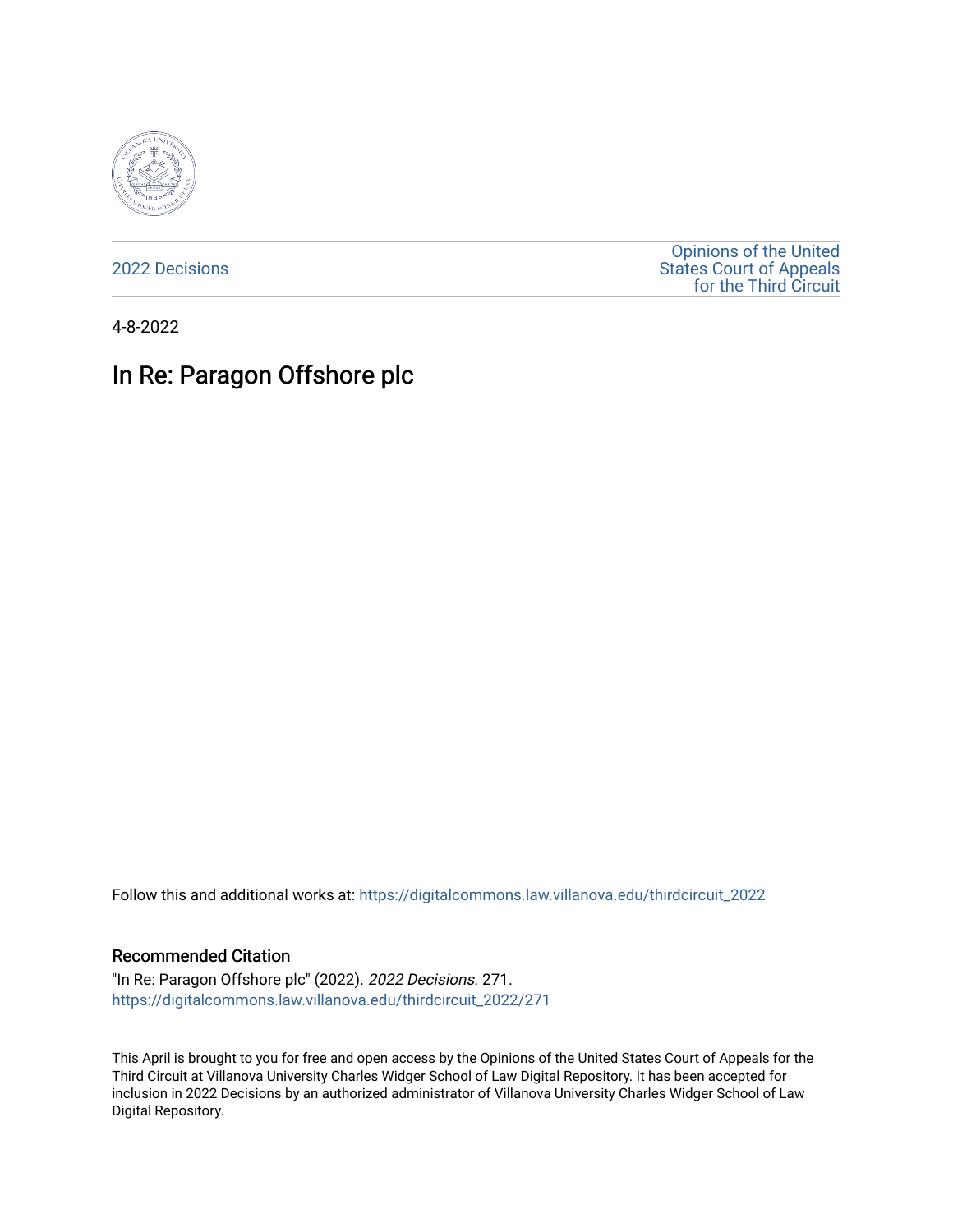### **NOT PRECEDENTIAL**

# UNITED STATES COURT OF APPEALS FOR THE THIRD CIRCUIT

\_\_\_\_\_\_\_\_\_\_\_

No. 19-1627 \_\_\_\_\_\_\_\_\_\_\_

In re: PARAGON OFFSHORE PLC, AKA Paragon Offshore Limited, AKA Noble Spinco Limited, et al., Debtors

> MICHAEL R. HAMMERSLEY, Appellant

On Appeal from the United States District Court for the District of Delaware (D.C. No. 1:18-cv-00157) District Judge: Honorable Leonard P. Stark

\_\_\_\_\_\_\_\_\_\_\_\_\_\_\_\_\_\_\_\_\_\_\_\_\_\_\_\_\_\_\_\_\_\_\_\_ \_\_\_\_\_\_\_\_\_\_\_

\_\_\_\_\_\_\_\_\_\_\_\_\_\_\_\_\_\_\_\_\_\_\_\_\_\_\_\_\_\_\_\_\_\_\_\_

No. 19-1628 \_\_\_\_\_\_\_\_\_\_\_

In re: PROSPECTOR OFFSHORE DRILLING S. À R.L., AKA Prospector Offshore Drilling, S.A., et al., **Debtors** 

> MICHAEL R. HAMMERSLEY, Appellant

\_\_\_\_\_\_\_\_\_\_\_\_\_\_\_\_\_\_\_\_\_\_\_\_\_\_\_\_\_\_\_\_\_\_\_\_

On Appeal from the United States District Court for the District of Delaware (D.C. Nos. 1:18-cv-00367, 1:18-cv-00368, and 1:18-cv-00734) District Judge: Honorable Leonard P. Stark

\_\_\_\_\_\_\_\_\_\_\_\_\_\_\_\_\_\_\_\_\_\_\_\_\_\_\_\_\_\_\_\_\_\_\_\_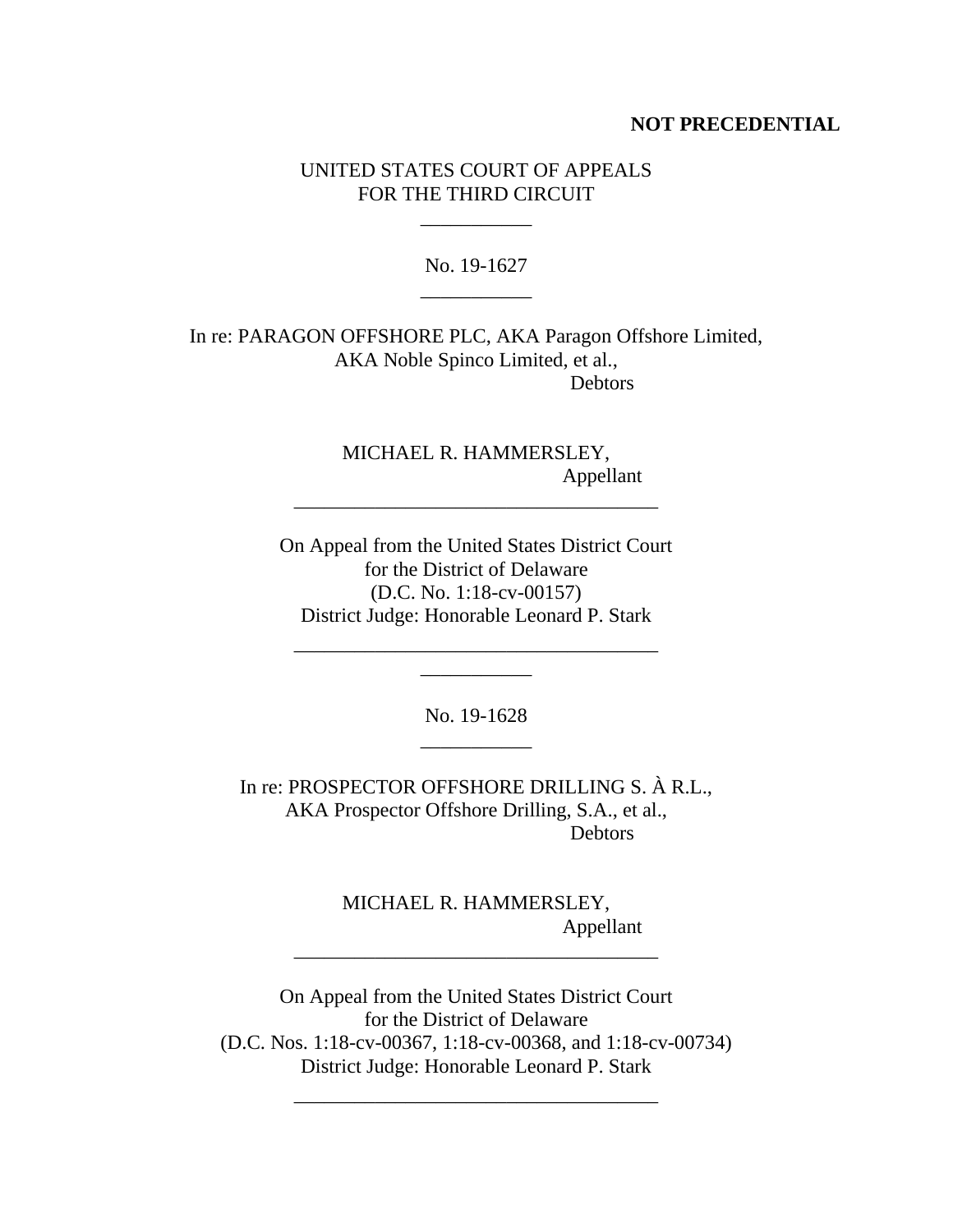Submitted Pursuant to Third Circuit L.A.R. 34.1(a) on April 1, 2022

Before: KRAUSE, BIBAS, and SCIRICA, Circuit Judges

(Opinion filed: April 8, 2022)

\_\_\_\_\_\_\_\_\_\_\_

# OPINION\* \_\_\_\_\_\_\_\_\_\_\_

PER CURIAM

Michael R. Hammersley appeals pro se from the District Court's dismissal of his appeals in several related bankruptcy cases. For the following reasons, we will affirm the District Court's decisions.

I.

In 2016, Paragon Offshore plc ("Paragon") and several of its affiliates (Paragon and its affiliates hereinafter collectively referred to as "the Paragon Debtors") filed for bankruptcy, proceeding under Chapter 11. Paragon was the sole equity owner of Prospector Offshore Drilling S.à r.1. ("Prospector"), which in turn is the sole equity owner of Prospector Rig 1 Contracting Company S.à r.1., Prospector Rig 5 Contracting Company S.à r.1., and other entities ("the Prospector Entities"). Hammersley was an equity shareholder of Paragon; he did not own equity in any other entity.

This disposition is not an opinion of the full Court and pursuant to I.O.P. 5.7 does not constitute binding precedent.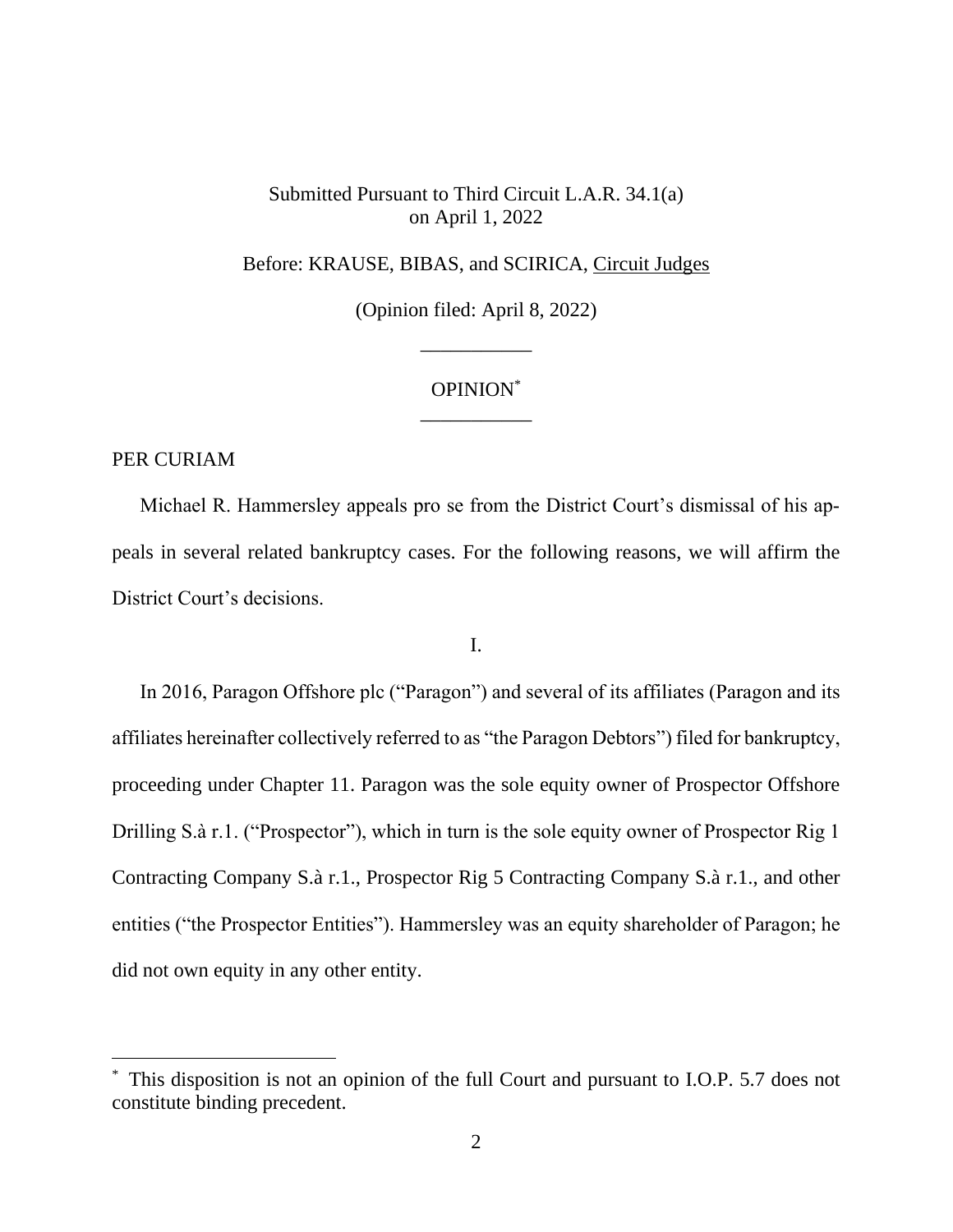In June 2017, the Bankruptcy Court confirmed the Paragon Debtors' proposed Chapter 11 plan. The plan provided that: (1) equity interests in Paragon were valueless and would not get recovery; (2) Paragon's assets, including the Prospector Entities, would be transferred to a new entity, Paragon Offshore Limited ("New Paragon"); and (3) creditors who were senior to equity shareholders of Paragon would receive all of the equity in New Paragon. Hammersley and other equity shareholders of Paragon objected to the plan at its confirmation hearing, but the Bankruptcy Court overruled the objection after concluding that Paragon was so insolvent that even creditors would not get all that they were entitled to under the plan.<sup>1</sup> Hammersley and another shareholder appealed the confirmation order to the District Court, but they subsequently withdrew that appeal.

The Paragon Debtors sought to modify the plan in July 2017, and the Bankruptcy Court approved the modifications after holding a hearing where Hammersley did not object or appear.<sup>2</sup> The plan, as modified, went into effect on July 18, 2017. Several months later, Hammersley moved to revoke the plan modifications. After holding a hearing in January 2018, the Bankruptcy Court denied Hammersley's motion. The Bankruptcy Court concluded that Hammersley had made no showing of fraud that could support revocation, and that he had received notice of all prior decisions and thus could have challenged them earlier. Hammersley then appealed the order denying his motion for revocation to the District

<sup>&</sup>lt;sup>1</sup> Under the plan, secured creditors were to recover about 53.5%, while general unsecured creditors were to recover approximately 30-35%.

 $2$  Under the plan modifications, Paragon agreed to transfer its shares in Prospector, and thus the Prospector Entities, to New Paragon upon the satisfaction of several conditions, and New Paragon became a creditor of Paragon.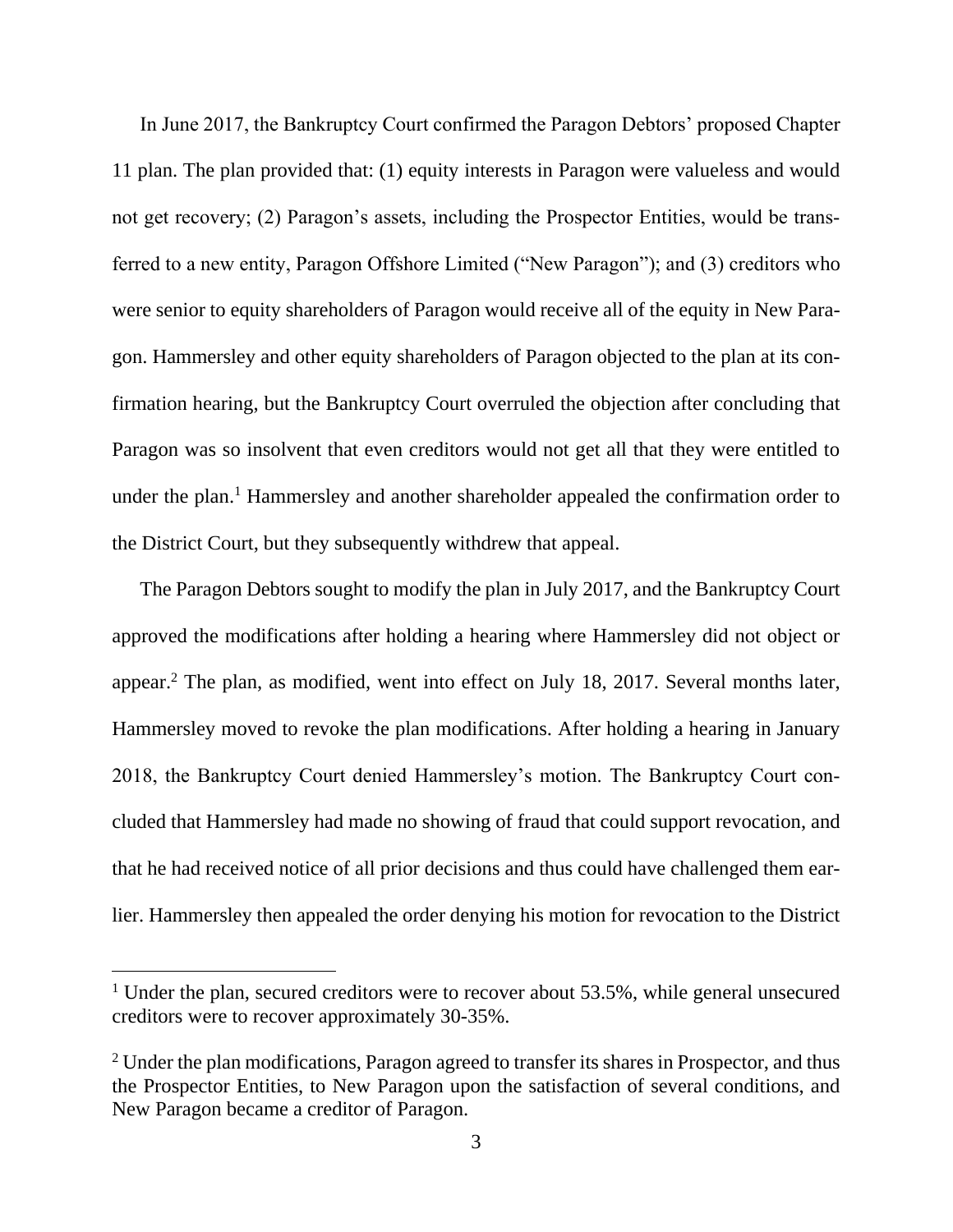Court.

Meanwhile, in July 2017, Prospector, Prospector Rig 1 Contracting Company S.à r.1., and Prospector Rig 5 Contracting Company S.à r.1. also filed for bankruptcy under Chapter 11, with Paragon's participation (the entities referenced in this sentence are hereinafter collectively referred to as "the Prospector Debtors"). In 2018, the Prospector Debtors entered into a settlement agreement with their primary creditor. They sought the Bankruptcy Court's approval of their settlement agreement and dismissal of their bankruptcy cases, which that court granted after a hearing in March 2018. No Chapter 11 plan was ever proposed or confirmed.

Hammersley appealed both the settlement and dismissal orders to the District Court; these two appeals were docketed separately. He also moved in the Bankruptcy Court to vacate that dismissal order. After the Bankruptcy Court denied his motion, Hammersley filed a third appeal, challenging that decision.

On March 12, 2019, the District Court entered two orders. In the Paragon appeal, the District Court granted Paragon's motion to dismiss Hammersley's appeal from the Bankruptcy Court's order denying his motion to revoke the modifications to the Paragon Debtors' Chapter 11 plan. And in the three Prospector appeals, which had been consolidated, the District Court denied Hammersley's motion for summary judgment and granted the Prospector Debtors' motion to dismiss the consolidated appeals. In both of its decisions, the District Court concluded that Hammersley lacked standing to bring the appeal(s) in question. Hammersley then timely appealed both District Court orders to this Court. His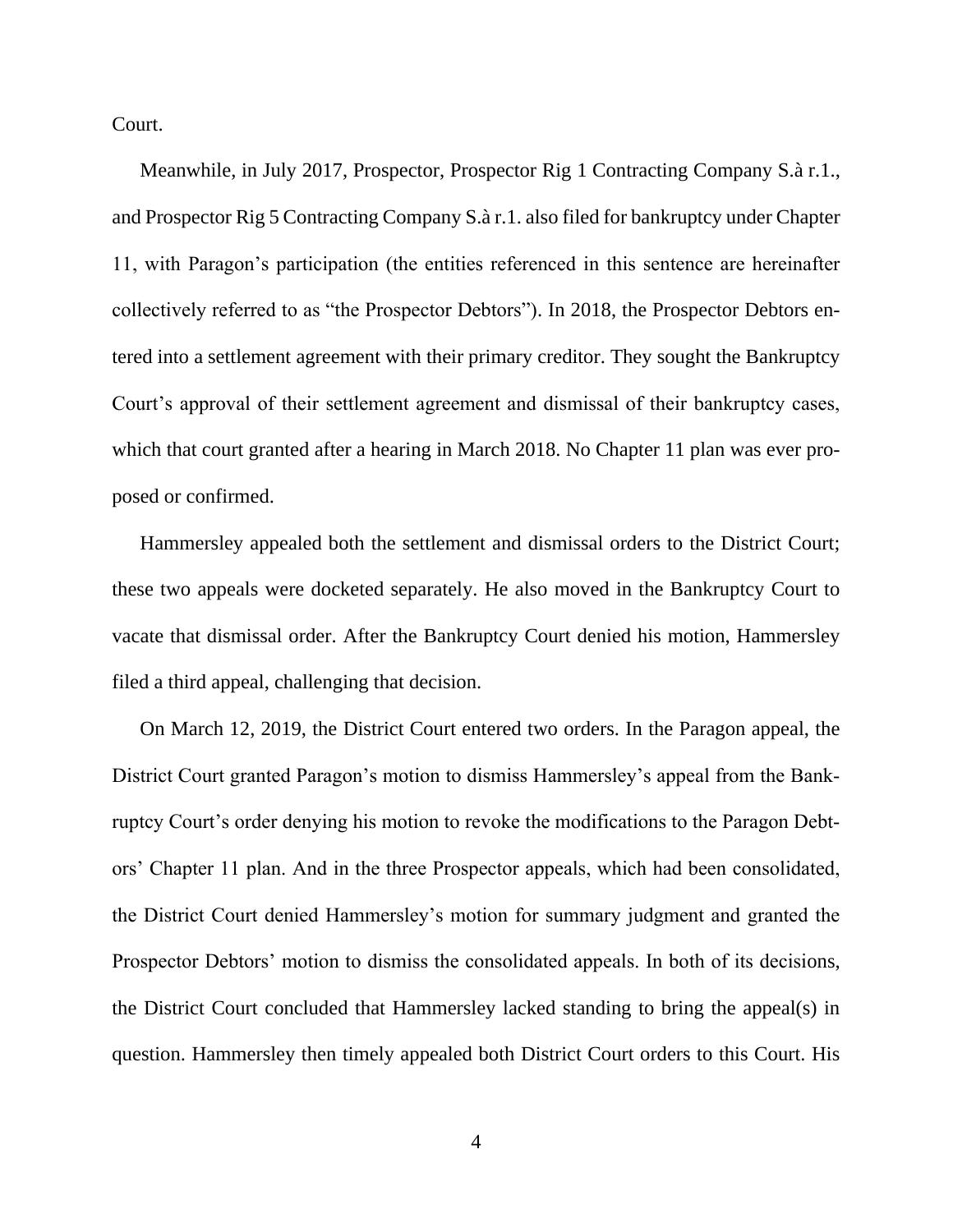Paragon appeal opened C.A. No. 19-1627, while his Prospector appeal opened C.A. No.  $19-1628$ <sup>3</sup>

## II.

The Bankruptcy Court had jurisdiction under 28 U.S.C. §§157 and 1334(b), the District Court had appellate jurisdiction pursuant to 28 U.S.C. §158(a)(1), and we now have appellate jurisdiction under 28 U.S.C. §§158(d)(1) and 1291. We exercise plenary review of a District Court sitting in review of a Bankruptcy Court. See In re W.R. Grace & Co., 729 F.3d 311, 319 n.14 (3d Cir. 2013). We review a Bankruptcy Court's factual findings for clear error and exercise plenary review over its legal conclusions. See In re Energy Future Holdings Corp, 949 F.3d 806, 815 n.2 (3d Cir. 2020).

### III.

Standing to appeal an order "in a bankruptcy case is limited to 'persons aggrieved' by [the] order." In re Combustion Eng'g, Inc., 391 F.3d 190, 214 (3d Cir. 2004). "[T]he 'persons aggrieved' test . . . exists as a prudential standing requirement that limits bankruptcy appeals to persons whose rights or interests are directly and adversely affected pecuniarily by an order or decree of the bankruptcy court." Id. (certain internal quotation marks omitted). "Litigants are 'persons aggrieved' if the order diminishes their property,

<sup>&</sup>lt;sup>3</sup> After filing these appeals, Hammersley moved in the District Court for reconsideration in both cases, and he also filed several other motions in that court. On November 6, 2020, the District Court issued a single decision denying all of those motions. Although Hammersley then amended his notices of appeal to include a challenge to that decision, he has not raised any arguments regarding that decision in his opening brief in either appeal here. Accordingly, he has forfeited any challenge to that decision. See United States v. Pelullo, 399 F.3d 197, 222 (3d Cir. 2005).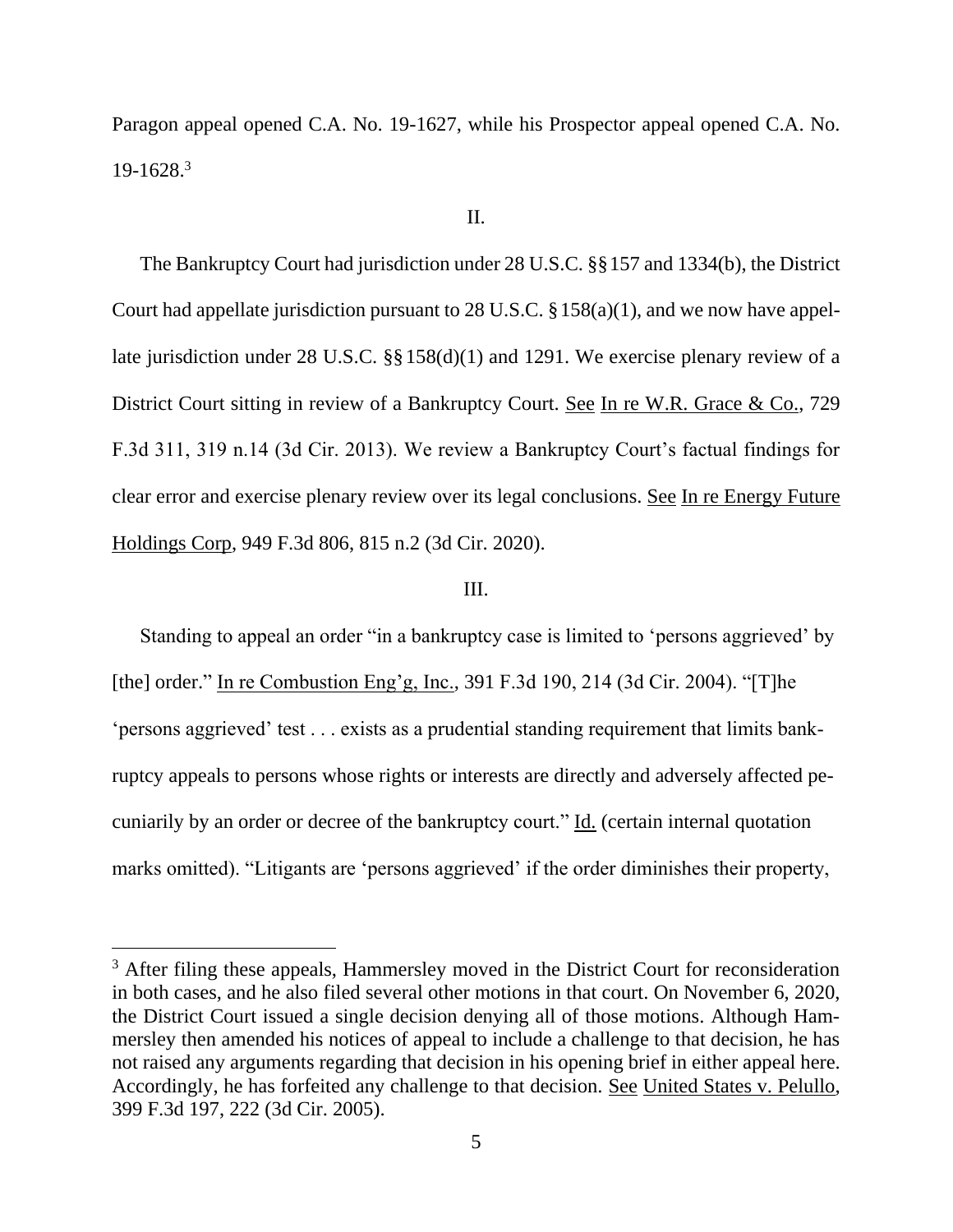increases their burdens, or impairs their rights." In re Dykes, 10 F.3d 184, 187 (3d Cir. 1993). This bankruptcy-appeal standing requirement is thus "more restrictive than Article III standing" given "the particularly acute need to limit appeals in bankruptcy proceedings, which often involve a myriad of parties . . . indirectly affected by every bankruptcy court order." In re Combustion Eng'g, Inc., 391 F.3d at 215 (ellipses in original) (internal quotation marks omitted).

### A. Paragon Appeal

In the Paragon appeal, the District Court concluded that although Hammersley had standing to appear and be heard in Bankruptcy Court, he did not have standing on appeal because he was not a "person aggrieved" by the Bankruptcy Court's order. The District Court agreed with the Bankruptcy Court's conclusion that Paragon equity holders were not entitled to recovery under the confirmed plan, because under the absolute-priority rule, creditors would need to be paid \$1.3–1.5 billion in additional value—an amount far in excess of what was actually available—before Paragon equity holders would be entitled to any recovery under the confirmed plan. See 11 U.S.C. §1129(b)(1)-(2).

Hammersley argued in the District Court that he had an economic interest in what happened to the Prospector Entities in the plan, and that Paragon had committed fraud when it modified the plan. However, the District Court concluded that the Bankruptcy Court's order denying Hammersley's revocation motion did not diminish his property, increase his burdens, or impair his rights. It determined that the equity of the Prospector Entities was an asset of Paragon, and that this asset was properly and explicitly addressed in the certification of the plan. The value of the Prospector Entities was thus considered in the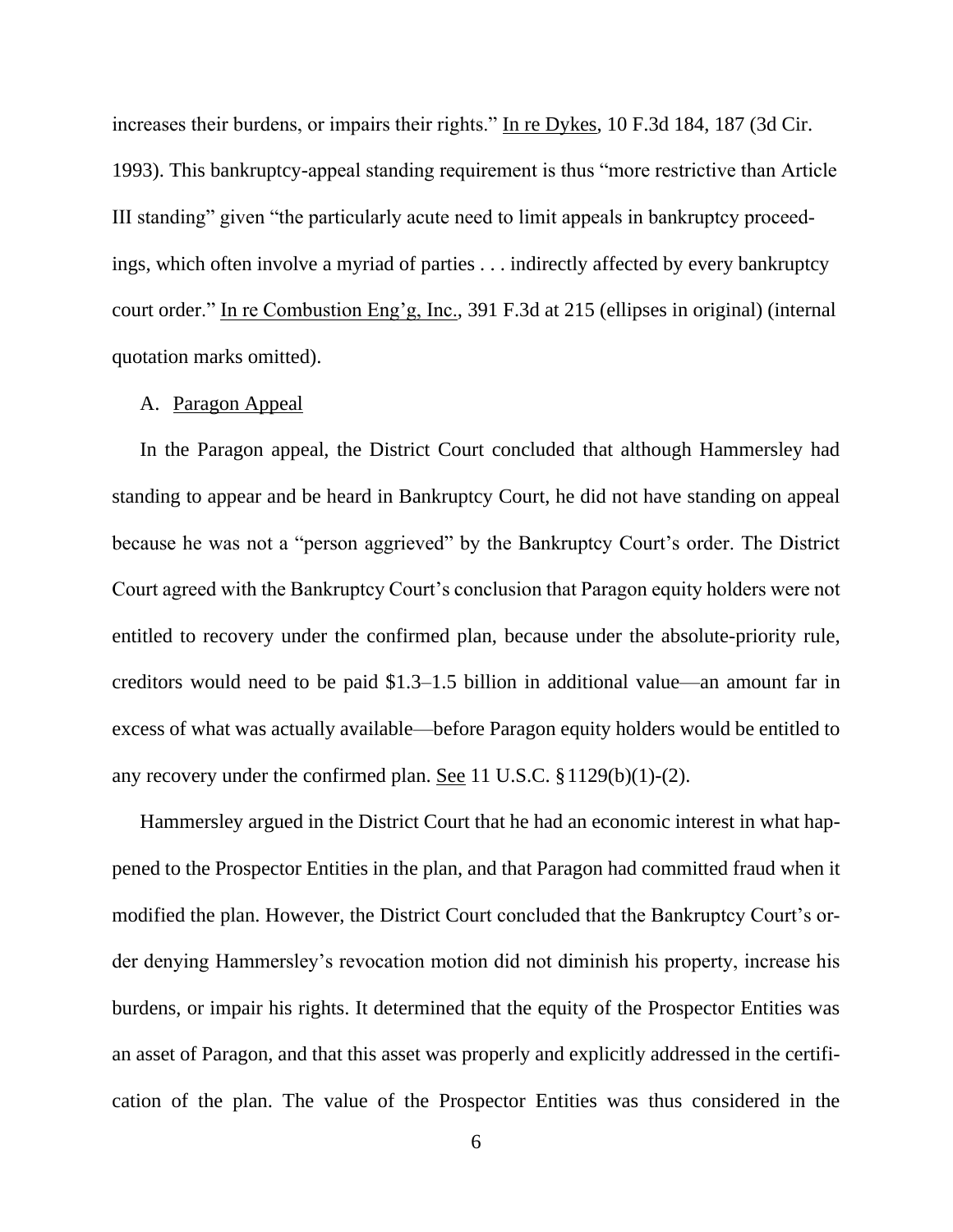Bankruptcy Court's determination that there were insufficient funds to fully pay Paragon's creditors, who had higher-priority claims over Hammersley.

On appeal, Hammersley's opening brief makes two arguments challenging the District Court's holding that he lacked appellate standing because he was not aggrieved by the denial of his revocation motion in the Paragon case. <sup>4</sup> First, he argues that Paragon waived the issue by not raising it in Bankruptcy Court. But this argument is meritless because Paragon could not have raised the issue of whether Hammersley was aggrieved for purposes of appellate standing until he appealed from the Bankruptcy Court's order.

Second, Hammersley argues that his allegations of fraud superseded the requirement that he had to suffer direct pecuniary harm to be a "person aggrieved." Although Hammersley purports to rely on two cases from this Court to support his position, neither case actually supports his argument. In one of those cases, we did not even reach the issue of appellate standing. See In re Glob. Indus. Techs., Inc., 645 F.3d 201, 209 (3d Cir. 2011). And the other case involved an appeal, filed at a preliminary stage of the bankruptcy case, by entities which, as we noted, could have been directly affected by the alleged conflict of interest at issue in the appeal. See In re Congoleum Corp., 426 F.3d 675, 685-87 (3d Cir. 2005). Accordingly, we discern no error in the District Court's determination that Hammersley lacked appellate standing in his Paragon bankruptcy appeal.<sup>5</sup>

<sup>&</sup>lt;sup>4</sup> We do not reach any arguments that Hammersley raised for the first time in his reply brief. See Barna v. Bd. of Sch. Dirs. of Panther Valley Sch. Dist., 877 F.3d 136, 146 (3d Cir. 2017).

<sup>&</sup>lt;sup>5</sup> Because we agree with the District Court that Hammersley was not a person aggrieved by the Bankruptcy Court's decision, we need not address his arguments relating to the merits of his appeal from that Bankruptcy Court decision. Further, we need not address the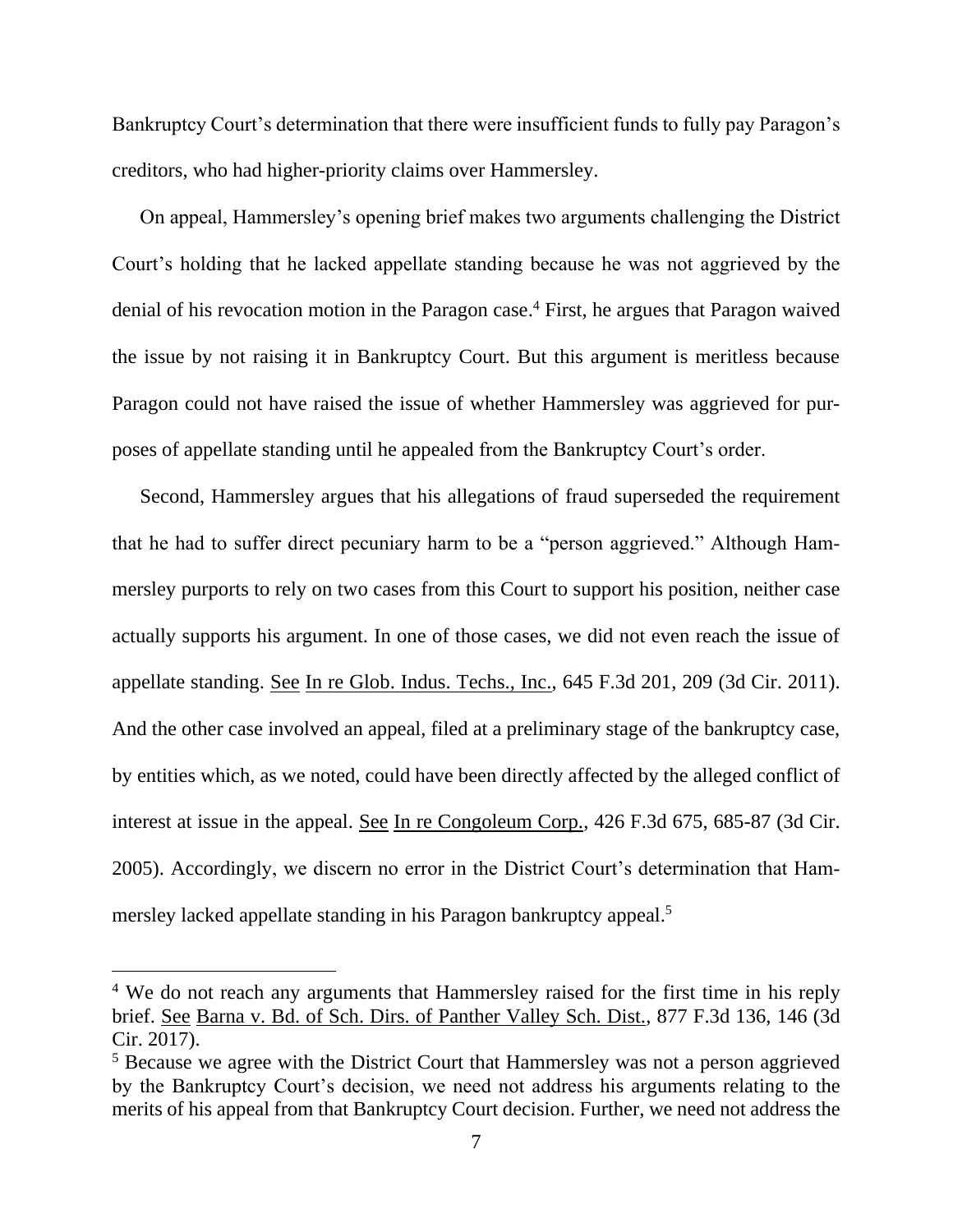### B. Prospector Appeals

In the Prospector appeals, the District Court concluded that Hammersley lacked appellate standing to challenge the Bankruptcy Court's approval of the Prospector settlement, the dismissal of the Prospector cases, and the denial of his motion to vacate the order authorizing dismissal. The District Court agreed with the Bankruptcy Court's conclusions that equity holders of Paragon had no economic interest in the Prospector Entities, and that the Prospector Entities were explicitly contemplated in Paragon's Chapter 11 plan, as the equity of the Prospector Entities was a Paragon asset.

Here, Hammersley argues that he has standing to pursue these appeals because: (1) the Prospector Entities waived the issue of standing by not raising it in the Bankruptcy Court; (2) his interpretation of recent precedent suggests that he is not required to have appellate standing to proceed; and (3) he lost an opportunity to obtain a settlement in Bankruptcy Court. As explained below, none of these arguments is persuasive, and we see no reason to disturb the District Court's conclusion that Hammersley lacked appellate standing in the Prospector appeals.<sup>6</sup>

Hammersley's first argument fails because, as we explained earlier, an appellee could

District Court's conclusion that, even if he had appellate standing, his appeal would be subject to dismissal as equitably moot.

<sup>6</sup> Hammersley's remaining arguments in the Prospector appeals address the merits of the Bankruptcy Court's settlement approval and dismissal orders, as well as its order denying his motion to vacate the dismissal. Because we agree with the District Court that Hammersley was not a person aggrieved by the Bankruptcy Court's decisions, we need not address these merits arguments. And again, we do not reach any arguments raised for the first time in Hammersley's reply brief. See Barna, 877 F.3d at 146.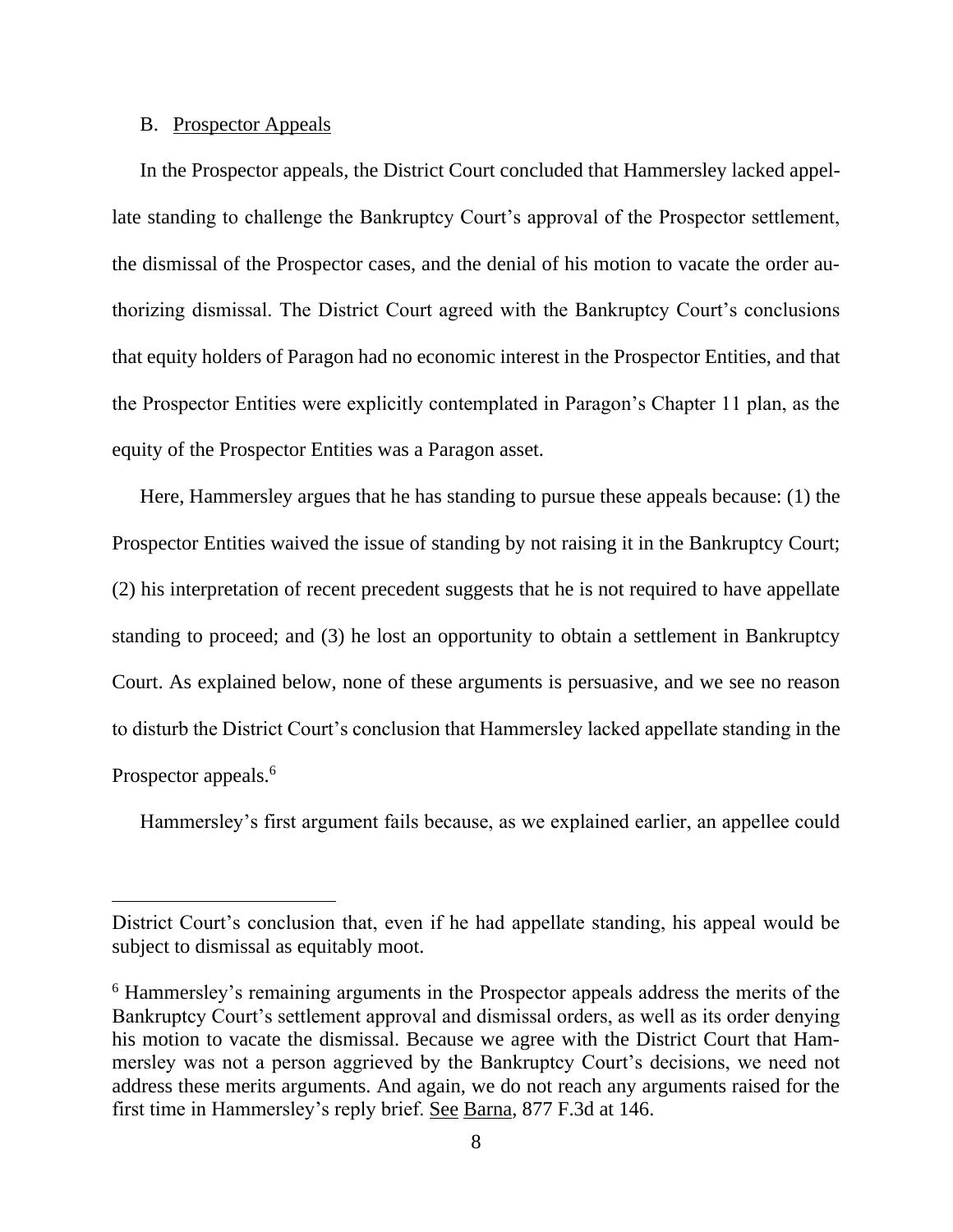not be expected to raise the issue of appellate standing until after Hammersley appealed to the District Court. As for Hammersley's second argument, none of the cases upon which he purports to rely addressed the requirement that a person must be aggrieved by a Bankruptcy Court order to proceed in a bankruptcy appeal, let alone suggests that this is no longer a requirement.

Finally, Hammersley's reliance on Czyzewski v. Jevic, 137 S. Ct. 973 (2017), to argue that he lost an opportunity to obtain a settlement in the Bankruptcy Court is misplaced. Under the order on appeal in Jevic, the petitioners challenged a priority-skipping distribution scheme that permitted lower-priority general unsecured creditors to receive distributions while the petitioners received nothing for their higher-priority claims. See id. at 978. Thus, the settlement approved by the Bankruptcy Court in <u>Jevic</u> cost the petitioners an opportunity to obtain a settlement that followed the Bankruptcy Code's priority rules, or the ability to pursue a claim that had a significant settlement value. <u>See id.</u> at 983. In contrast, as an equity owner of Paragon, Hammersley had lower-priority claims than Paragon's creditors, and thus would not have been entitled to any recovery regardless of the outcome of the settlement or dismissal in the Prospector cases, as there were insufficient funds for Paragon's creditors to fully recover under the Paragon Debtors' plan. Accordingly, the record does not indicate that Hammersley lost an opportunity to obtain a settlement such that he was aggrieved by the Bankruptcy Court's orders in the Prospector appeals.